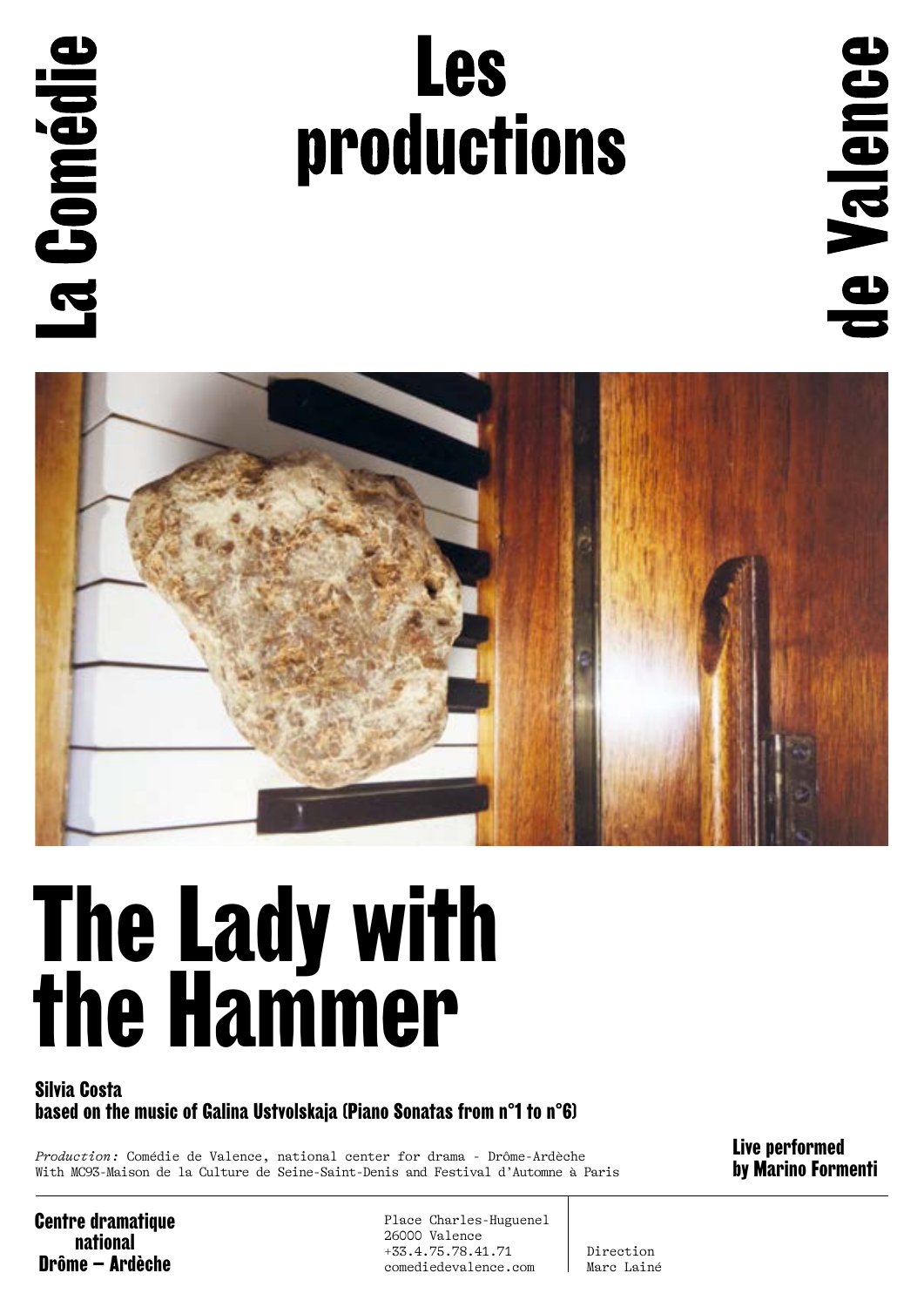# **The Lady with the Hammer**

*Piano Sonatas:* Galina Ustvolskaja

*Lived performed:* Marino Formenti *Direction and scenography:* Silvia Costa

*Cast:* Hélène Alexandridis Marief Guittier Anne-Lise Heimburger Rosabel Huguet Duenas Pauline Moulène *and with a little girl and an extra chosen on the spot*

*Costumes:* Laura Dondoli *Sound design:* Nicola Ratti *Light:* Marco Giusti *Texts:* Umberto Sebastiano

# **Première 16th November 2021 at Comédie de Valence**

*Production:* La Comédie de Valence, Centre dramatique national Drôme-Ardèche

Co-production: MC93 - Maison de la Culture de Seine-Saint-Denis, Bobigny et Le Festival d'Automne à Paris, Théâtre National de Bretagne

Silvia Costa is member of the Artistic Ensemble of La Comédie de Valence, national center for drama - Drôme-Ardèche.

**Available on tour in 2023-2024**

# **Contacts**

Claire Roussarie *Deputy Director* +33 6 33 29 78 04 claireroussarie@comediedevalence.com

Maud Rattaggi *Director of productions* +33 6 60 14 48 27 maudrattaggi@comediedevalence.com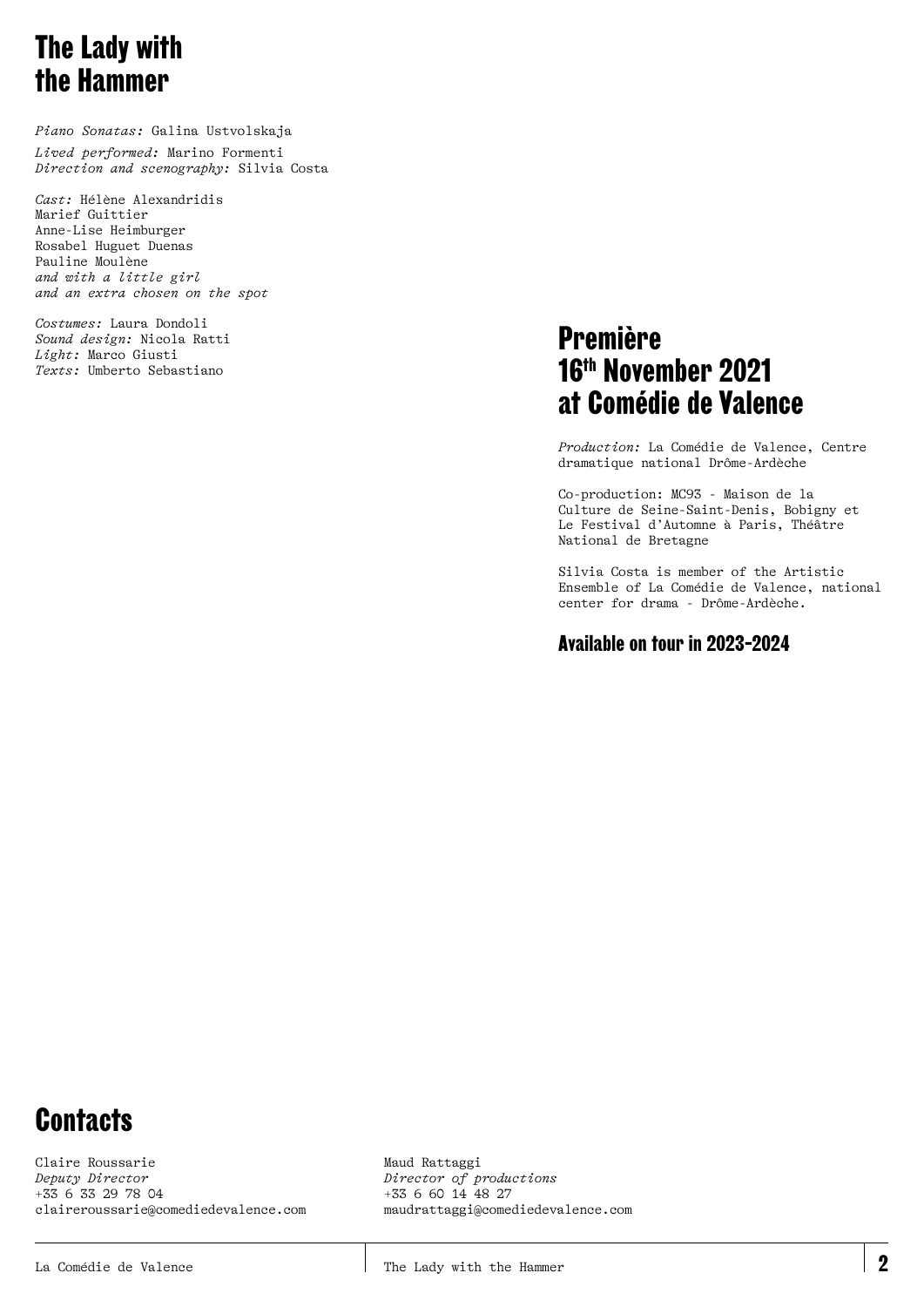# **The project**

The genesis of this work lies in a music, six piano sonatas, written between 1947 and 1988.

In hearing those notes I sensed a mistery that stopped me and put me on the tracks of their composer, Galina Ustvolskaja (Petrograd, now Saint Petersburg 1919 – 2006).

Also dubbed «The Lady with the Hammer», the only female scholar of Dmitri Shostakovich, she took it upon herself to conduct a radical and personal research in composition, in total rupture with the style of her master. Although her relationship with him remained a presence that left a mark on all of her life, her dissent has been one of the reasons why her music is still today rarely executed in Russia.

Galina's music makes a lasting impression on the listener for its severity and intensity.

It is materic, physical. There is no entertainment, nor adornment in it.

There is only one essential core, a militant simplicity, an otherworldy purity.

It is the sound of a restless journey at the heart of an intimate and private vision, pulsating, built obstinately with each and every stroke of the fingers and the knuckles on the piano keyboard. Forged and sculpted with the persistance of a blacksmith who strikes the iron until it's white-hot. Galina's music sounds like nothing else.

Within this sound's unexpected patterns and ffff flares, I glanced glimpses of bedrooms, those places where one lies down, seen through doors left half open; in rarefied and melodyless atmospheres I saw fragments of stories, living pictures inhabited by desires, fears, reveries, figures caught in the moment of their intimate confrontation with the blackness and the backbone of the soul.

For each sonata I imagined a story.

Music, as in a chain, links these stories, draws the walls and corners of the room, foreshadows, influences and channels the events; a vibration, a trace, a flame, a sign for the spectator, and it is executed alone, with nothing moving around it, in full focus. Only after the music is revealed and has spoken, only in the wake of its memory footprint, these stories come to life and take form. The piano is part of the scene and is paired, for its size and shape, with a bed, as its double. Each story takes place above, under, around that bed. The bed is an altar, the piano is its counter alter. They speak to each other in a dialogue of love. Whether it is a makeshift shelter, or a comfortable crib, the bed is that place accompanying us for our whole life, there we go back every day, out of need, necessity, cycle. Where consciousness is suspendend, subcounscious is released. Nightly stage of shared intimacy, and of shared hostility. Where physical pleasure happens, where the lovers discovers something of the other, something they shall not want to know. There, we expose our body and its Vanitas. There, idleness, love and murder happen.

**In rarefied and melodyless atmospheres I saw fragments of stories, living pictures inhabited by desires, fears, reveries, figures caught in the moment of their intimate confrontation with the blackness and the backbone of the soul.**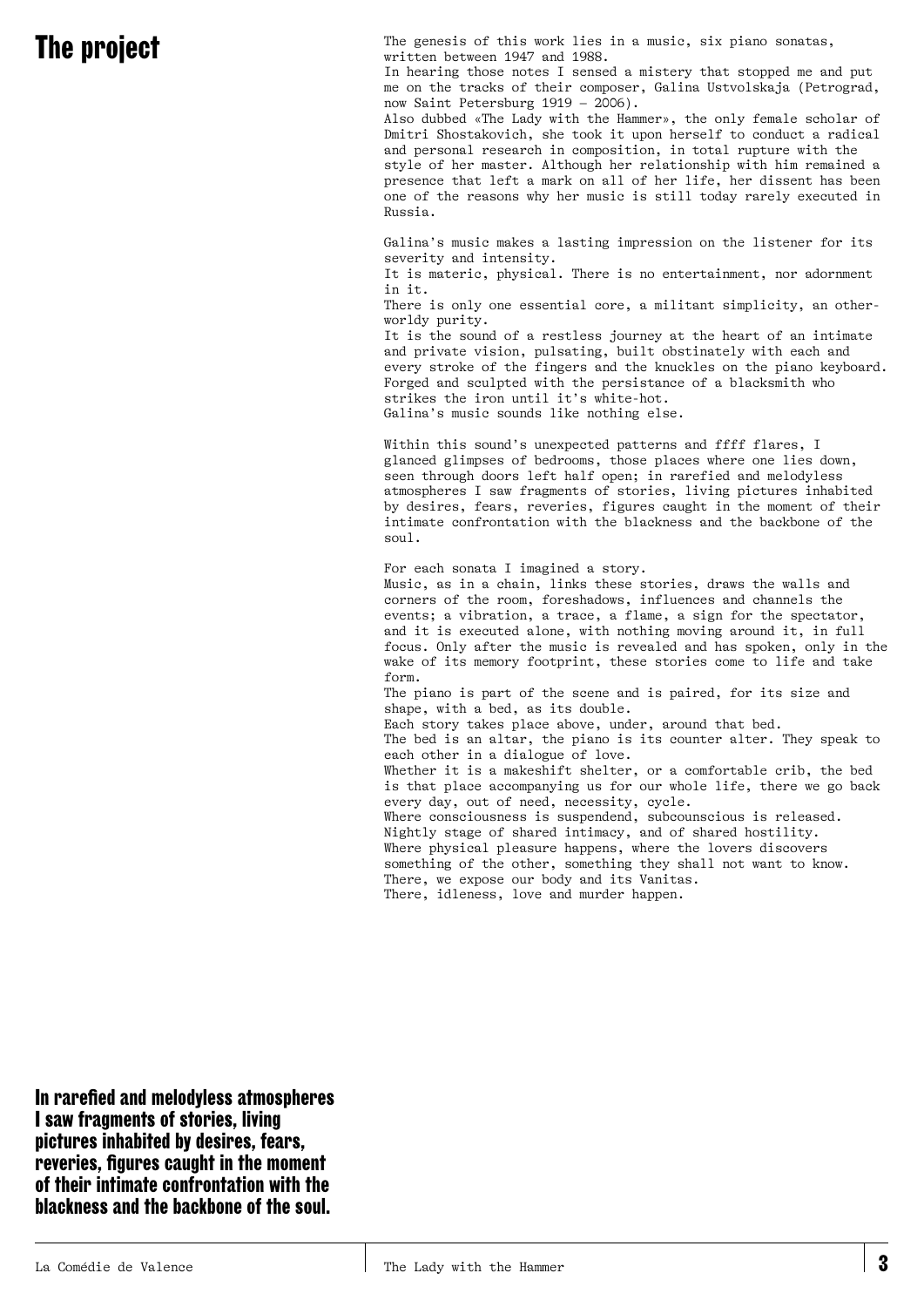For many years Galina led a life of uttermost privacy and very few episodes are reported in her biography. Despite this apparent lack of experiences, I could perceive in her *Musik aus dem schwarzen Loch*<sup>1</sup> the emanation, by radiation, of everything that binds us and untie us as human beings. The synthesis of her music is transposed into a scene by the choice of a unique, gaunt space. On the stage, only the piano appears next to a bed, to these I assign the role of Original Places through which a primitive force is imposed: that of the actor's bodies on the bed, as that of the pianist's fingers on the keyboard. This is a force of liberation and pushes the characters to take off every sign, every dress, to deflesh themselves, to go inside, to the bottom, to dig into the mine of the heart.

Theses are burnished stories, like in a mind's dreamlike vision; few are the words spoken, many the metaphors, oddities, epiphanies and apparitions.

Galina's music gives the rhythm to the action and she also does not stop hammering, picking, reducing, sublimating, to reach her goal: the frenzy of life.

Silvia Costa, june 2020.

**1** The composer Viktor Suslin, with whom Galina Ustvolskaya entertained a friendship over the years, described her music as «a voice from the 'Black Hole' of Leningrad – the epicenter of communist terror, the city that suffered so terribly the horrors of war».

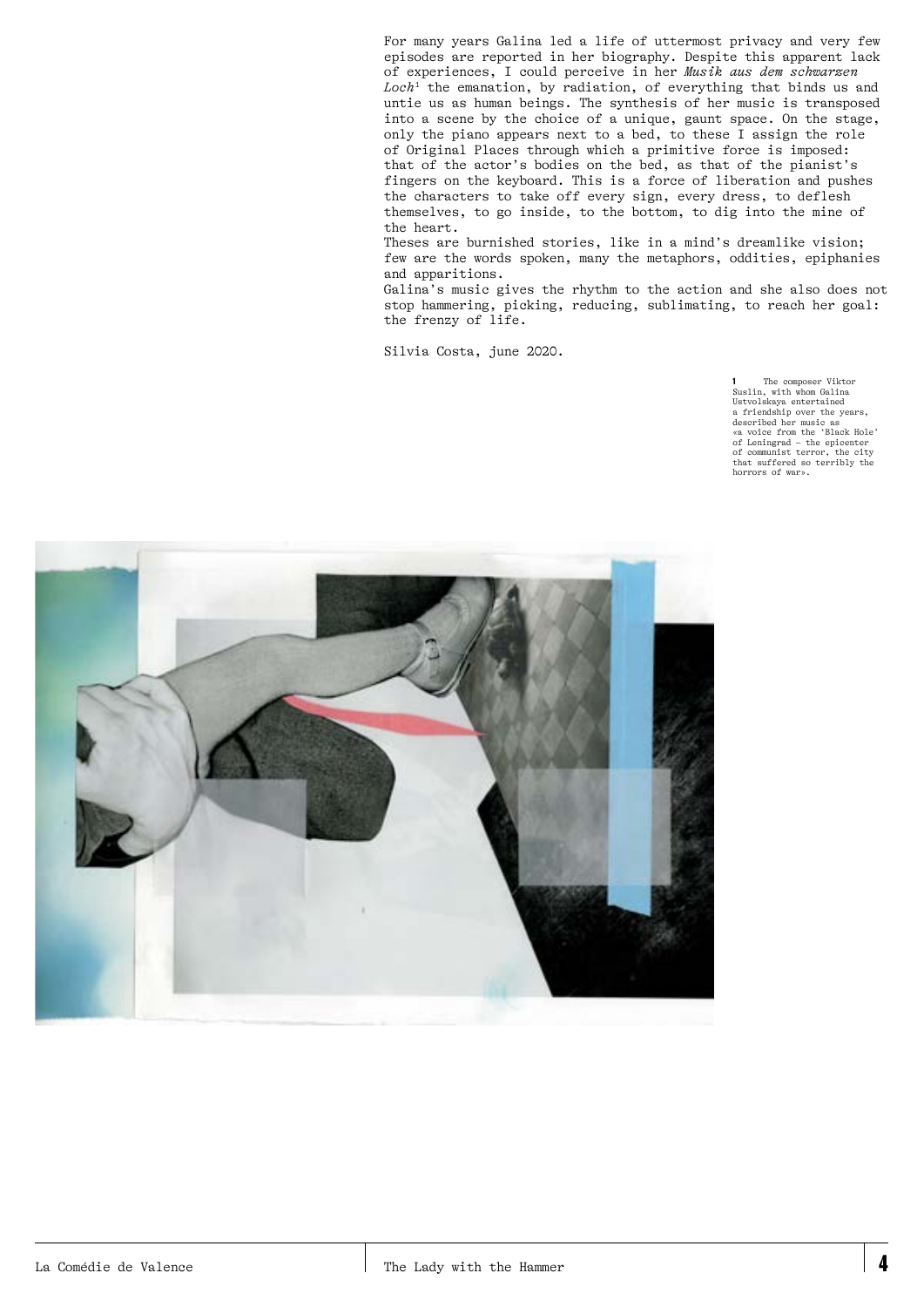# **Interview**

**1** Markus Hinterhaüser is the actual director of Salzburg Festival, and one of the few pianists to have found favor in Galina Ustvolskaja's eyes.

# **This new piece is based on the figure of Galina Ustvolskaja, what inspired you about her?**

I discovered this composer in Salzburg through my acquantaince with Markus Hinterhaüser  $^1$  who had become involved with her compositions and has often played them in concerts. I don't usually take too much interest in artists' biographies - to me their own work is the most telling piece of their life already- but this woman's compositions are so rarely played, that each performance stands out as a unique event, and I wanted to know why. Thus I discovered her story, and I was deeply touched by it. Her relationship with Shostakovich, that could've been not simply artistic. This moment when she let it all go and reveals all the ill feelings she has towards her master's music. Her quarrels with the Stalinist regime. Her distancing from all musical categories in the name of the uniqueness of her own. A whole life exuding an extraordinary strength of character, which translates in the search for a specific language, a quest for a music coming from within, and so to speak, originary. This is how I understand the expression she adopted about her music, described as coming from «the black hole». And I love the idea that she used her rage to make it into something constructive. It is something that resonates with my personal sources of creation. Not with regard to my life, or to her life, but with this struggle that she had to lead to bring about her own creation. It's important to work on defining who we are, what our creation really is, what comes out of you, out of your "black hole". This play is also a reflection on what the act of creation is.

# **Can we say she is an extraordinary artist also with regard to her music?**

Indeed, her music is remarkably outstanding, it is unlike any other. It's the most radical music that I know: renouncing rhythm, melody and all artificial elaborations, favoring dissonance and going to extremes to obtain a strong, sculpted object with no compromise whatsoever. You have to find your own way to make contact with this music. It implies that the performer is willing to face this matter physically as well as spiritually. As long as she has put her soul into it, the pianist must do the same. This is what inspired me to make it into a work of theatre. Because it is a music that urges to be seen as much as to be listened to.

# **The sonatas will be performed on stage by Marino Formenti, why did you turn to him?**

**2** *Nowhere*, 2010 | https:// marinoformenti.net/nowhere/

I met him in Bologna, during a radical and immersive performance consisting of him playing for 48 hours  $\frac{1}{1}$ . There the audience would listen to him but also see him eat, sleep ... Following him in this intimate dimension, it felt like getting closer and closer to him, becoming almost his friend. It was a visual as well as a sound performance. Beside this Marino has already performed almost all of the compositions of Galina's Piano Sonatas cycle that comprise my piece, notably last year at Kollegienkirche in Salzburg. A few themes and ideas had already sparked in me for each sonata, but for one thing I wanted to let the notes produce impressions first, like fingers on a keyboard, like images can sometimes appear this way, almost magically.

And he helped me in that, like a dramaturg, by explaining and highlighting what was going on in each one in terms of musical structure. And I intend to be faithful to that, by truly transposing each element into an image.

# **How will the music and the scene come together?**

IJust as there are six sonatas, there will be six tableaux. But there will also be moments of silence. The composer Nicola Ratti, with whom I have already worked (*Dans le pays d'hiver* ; *Play | Wry smile Dry sob*) will create the ambience and sound atmosphere for each story, which I approach as a journey inside the rooms of a hotel or a house, each with its tapestry, its light, its colors. Visually, I'd like everything to stay pretty stripped-down, I want to do with the minimum, the essential, like Galina did when composing. The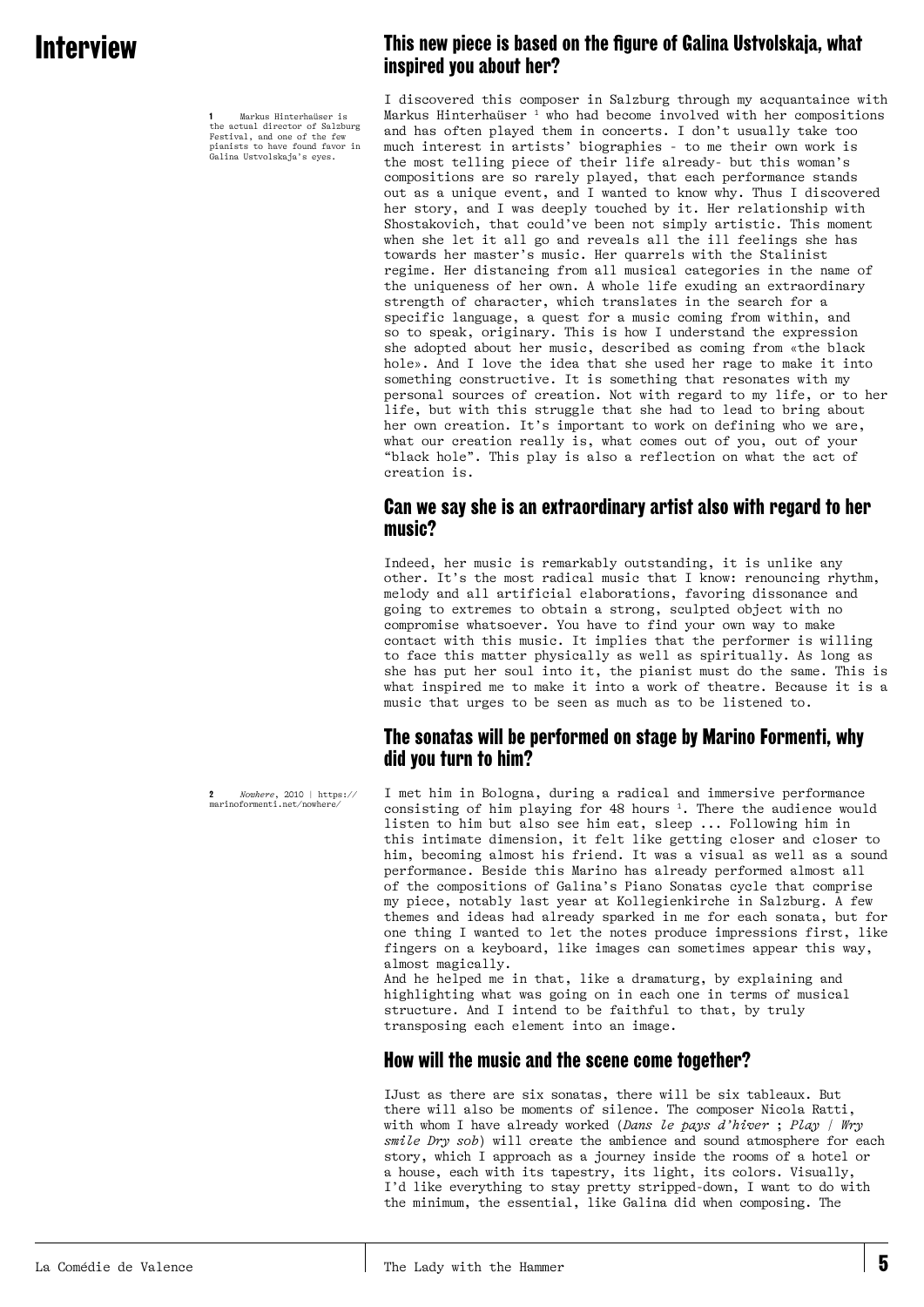gestural scores will unfold in the void: there will be just a piano and a bed. The bed is the geometric counterpart that relates to and balances the volume of the piano, which is never easy to install on a stage without falling into the aesthetics of a concert. The bed is therefore an equivalent, a contender and a support for the piano. The narrative ideas set forth from there. From the bed. Which is the place we come back to every night. The place where we are born and where we die. The place of sexuality, illness, intimacy. And which also opens up to fantastic elements via the theme of dreams. This is how I intend to get closer to what I feel in Galina Ustvolskaja's work, as some sort of deep, almost out of control, form of freedom.

# **What will these six tableaux deal with?**

Each story will have its own theme. The first, for example, will deal with disappearance, the end of life as the end of a party, through the story of a character returning from a masked ball. The second will take into consideration life seen as a journey, as an incessant movement, with everything we collect in our baggage during our passage. The next one deals with affections and love through the story of a couple, whose man, asleep, can only be seen as the back of a head lying in the bed. The following will look into the issues of protection and legacy, in the form of a tale, with a little girl for protagonist, while the one at the end will be about mourning, loss, the weight of memories and the absence of someone in our lives ... this show is indeed about death. There will be six female characters altogether, at different ages, like this set of six sonatas that Galina Ustvolskaja wrote in different stages of her life between 1947 and 1988.

# **Your work often stands on the edges between theater, dance, music and visual arts, what role will be given to the text this time?**

My last productions were based on texts previously written by other authors. Here, I go back to my own source and I look for what I need to say. Sometimes it's more effective for me to explain myself by means of metaphors and images. For this play I'm not going to write any dialogue beforehand, so far I've imagined specific situations where I want the spoken word to surface as a necessity during rehearsals. If this happens - and I do not rule out its appearance - it will have the role of a digression, of an aid and of a connection between the stage and the audience. Even though the work will initially be choreographic, I opted to work with actresses rather than dancers, because I noticed a key difference in their approach to gesture: whereas the dancers easily integrate movement and its abstraction as a signifying language, the actresses will question each gesture they perform seeking for a connection with language and utterance. Their brain will be speaking while performing these gestures. Therefore I would like to enter into this mental narrative of theirs, by asking them to pronounce the words that my scores will produce; to describe to me the sensations and the images that will appear. What does our body need to say when incarnating a gesture? What remains left out?

# **The tableaux that you imagined all seem pervaded by this eternal fight between sex and death, Eros and Thanatos, is that so?**

It is. Although it is not an objective of mine to work specifically on this subject. Simply put, Eros and Thanatos naturally frame the bed, the place of love, birth and death. same way as these opposing impulses naturally frame our lives. I also draw a lot from fables and myths. And when you summon Œdipus, inevitably Eros and Thanatos invite themselves on the stage as well.

Interview by Eric Demey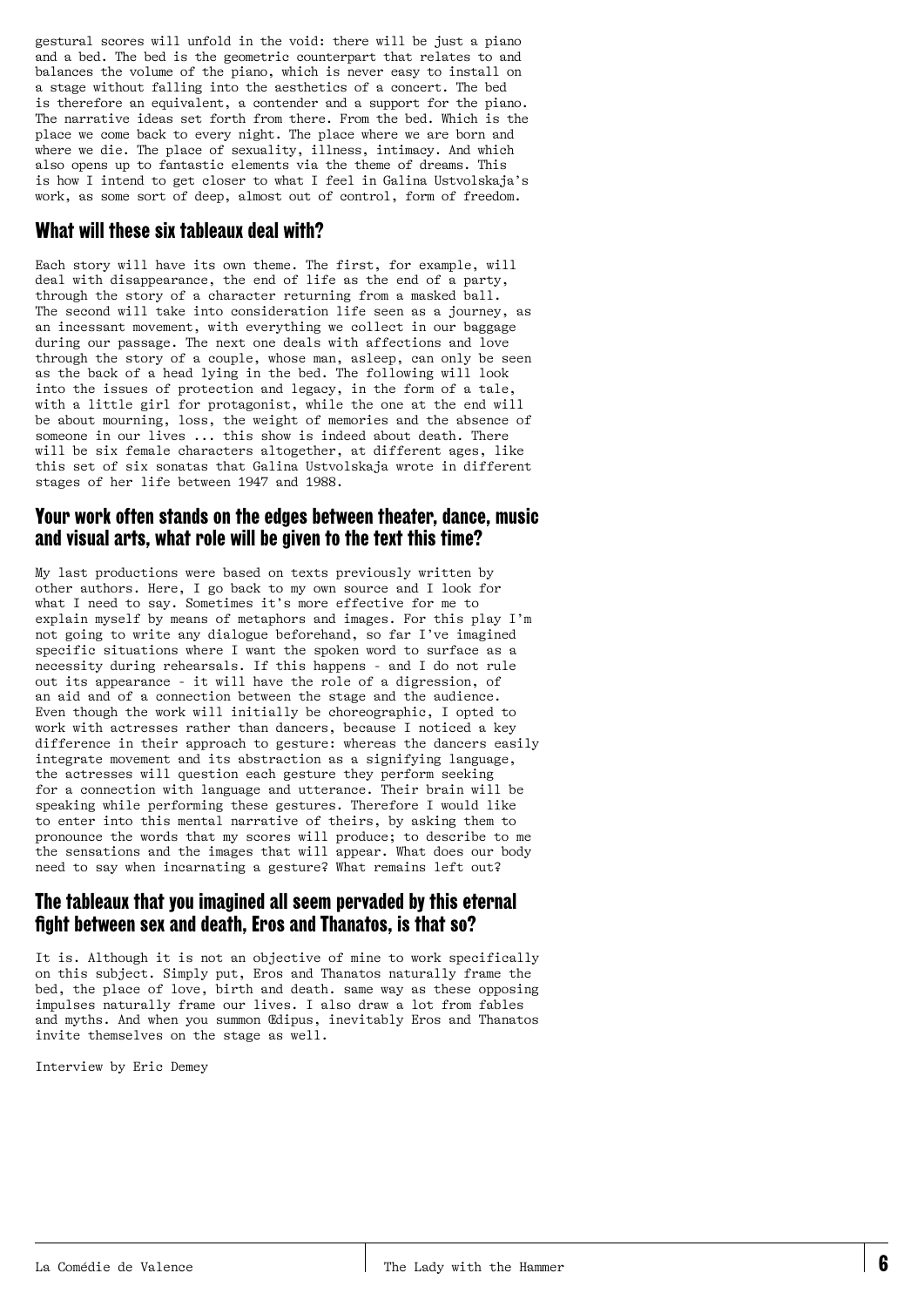# **A kind of beast by Marino Formenti**

*glosses by Silvia Costa*



Music is a kind of beast. It can't be interpreted, and it is not enough to perform it.

But of all the beasts, Galina is the most ill-natured.

Galina hated her music to be discussed and analyzed.

Here we're not trying to give images to this music: we're trying to imagine it.

And I will have to neither perform nor interpret it\*.

Staging Galina Ustvolskaja's Six Sonatas in chronological order also means, willingly or unwillingly, to follow her life, her biographical evolution.

> *– biographical versus Abstract biographical as a source*

*Art bursts reality into pieces and a reality in pieces is the Abstract*

Can a music ever be anthropomorphic, yes or no?

The piano has always been perhaps the most personal and intimate diary. Though at the same time this music is as abstract as it is

sufficient to itself.

*– Nothing excessive, nothing ornamental*

Galina's music seems to evolve continuously, and at the same time never to move. It proceeds towards an unwavering, inexorable, vortex temporum, just like in the famous dream, you cannot move forward, even by a millimeter. It's the Six Sonatas of Sisyphus: you walk, and walk, and walk and walk…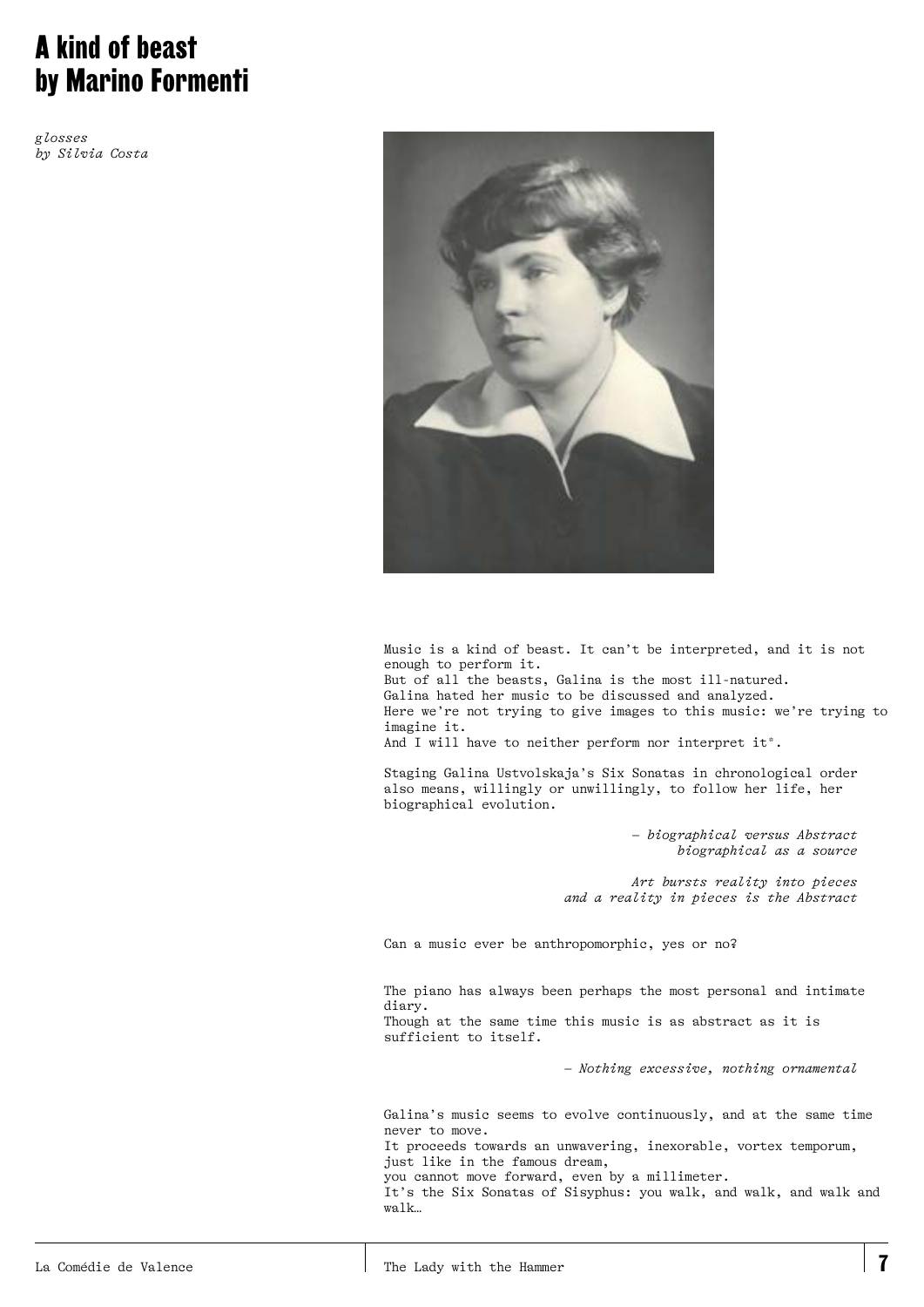# **"auf der Stelle treten": that runaround in circles - literally: walking on the same place "nicht von der Stelle kommen": that doesn't go one step forward**

The inexorable is what cannot be bent by prayers. The ineluctable is a struggle with no outcome. At the same time immanent: that remains «inside».

I feel this horizontality and verticality, as two forces in perennial, titanic tension that each single note and silence, at the same time is compelled to move forward, but bound to a present moment.

> *– verticality of the melody versus harmony's static horizontality*

Time is a convoy, but also a point, or rather: a hole. There is a dizzying a-temporality in this music, As such it appears to be dreadfully implosive, rather than explosive

Though notes are forced to follow one another, to build melodic lines, they remain separated, broken, isolated.

*– infinitely alone* 

The musical lines are chained to the counterpoint, the fugato, the canon: But contra-punctus, fugato, canon, so often in dialogue with the ancestors, here are not History they are outside of History: an eternal struggle, to the last blow, of hammer.

*– Punctus puncti lupus*

In these scores Tempo, as well as the traditional «measures» (4/4, 3/4 etc) are missing from the first to the last, the notes are freed and enchained, coexisting beyond time, in another Tempo, in a single infinite non-bar. The traditional metric measure, at least, would generate hierarchies strong and weak tempos, tension and détente, coercion and freedom. The boundary always comforts us a little, is liberating Within boundaries we move with confidence, and we call this freedom. No, rhythmic «freedom», the so-called musical «rubato», this supposed self-realization - they don't exist here. That's why this music can't be interpreted nor performed<sup>\*</sup> The lack of these boundaries/bar lines/meter signatures instead of being liberating, it has a coercive, suffocating effect, and is frightening as well why?

*– maybe cause the choice is yours to make? like being afraid to say a prayer badly? like being afraid to say the wrong word?*

The piano is a coffin, Silvia dreams upon a bed: hung on the threshold between life and death. Between progress and paralysis.

> *– apparently Galina doesn't really want to talk to the dead either*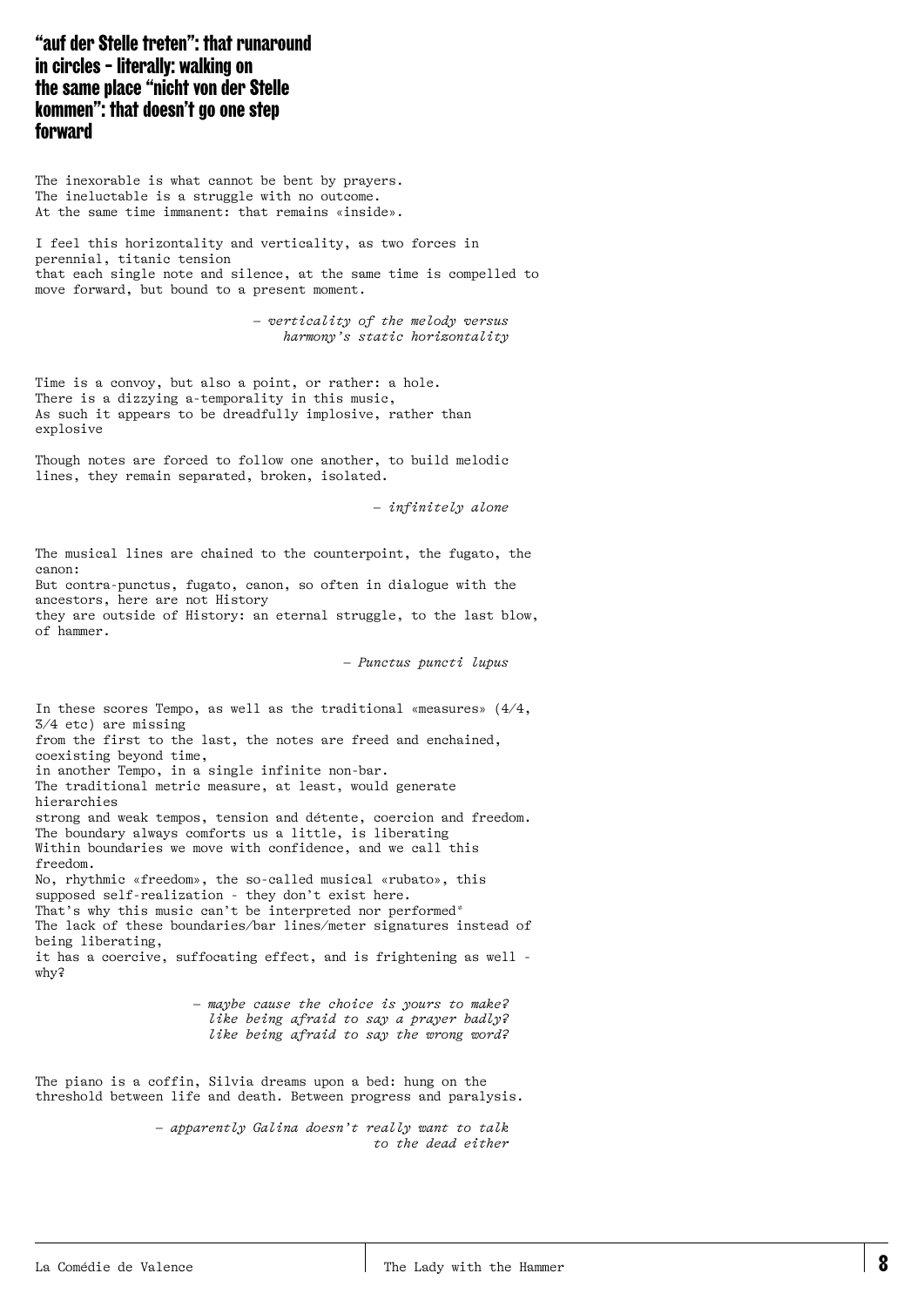Metronome and counterpoint are instruments of torture, Nuremberg Virgins. The keys, blades. Choirs, perhaps nursery rhymes, danses macabres. Sneers. Forced marches. Nocturnes full of light.

Sudden liturgies, perhaps prayers, or rather invoc-actions.

*– summon to yourself*

Tenebrae Readings, Christ on the Cross. I thirst.  $UR$ -melodies<sup>1</sup> no one invented and no one ever will. Countless chromatisms, which since the dawn of time, are Seufzer: sobs, sighs, moans, tears. They are already found in Euripides. They are made of the socalled «minor seconds»: those sounds immediately contiguous, on the keyboard. And it's the nemesis of a metaphor that the closest contiguity generates the most ruthless dissonance.

*– Sonus soni lupus*

The scales on the keyboard spirals entwined in a tonally surreal vortex, of double-flats making the white keys doubly black, and going up to infinity,

endless Jakobsleiter, the Jacob's scales that lead to heaven. But who the fuck would ever trust these hyperspaces?

But all these possible connections don't even exist.

*– almost a code?*

There are no memories nor past, there are no omens nor future.

Everything is transfigured, abstract. Temporarily not here, but not even before or after.

*– it has no place*

Everything is violence. Every note bursts of silence. All the more the strongest ones Everything is silence. Earsplitting silences.

### **"It is not difficult to find a quiet place to play quin, the only difficulty lies in finding silence inside quin" Xu Shang-Ying (1582–1662), Dahuange Qinpu**

This is no matter you can deal with using elegant fingers. It requires moving on to fists. Slaps. Nudges. To the whole arm. To arm and fist To the holed clusters, those you cannot perform with your fingers, nor with any other part of this body, not the human body, and that oblige to contorsionisms with disfiguring phonic consequences.

*– fate pounding on the door*

It is not about a call for arms though. Neither so are the pointed rhythms ,

the trochees and iambuses, so martial in the music of the many men who preceeded her.

No, it is rather about internal alarms, catastrophes.

You can also hear the trombones of the Apocalypse, the Krampus and Diavolacci flutes, the Cyclops drums.

*– we see the actors being obstacled*

Ur-: (prefix, from German) original, earliest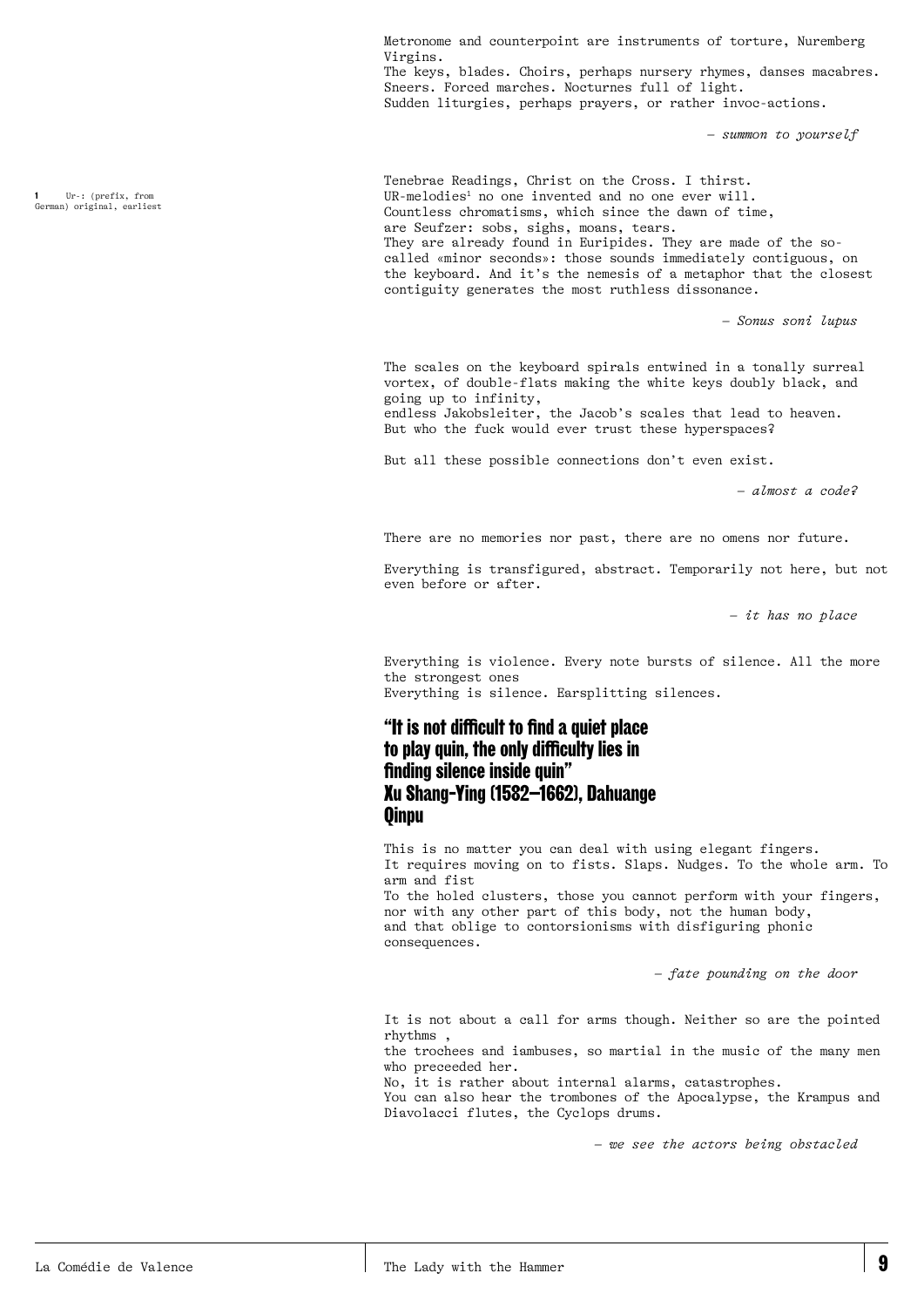Truth is, that Galina plays the piano like an infinitely little girl.

*– it can save your life*

Most purely. Innocent

*– this can save your life as well*

Literally: that generates from inside. Immeasurably old

Galina puts her hands on the piano for the first time Galina puts her hands on the piano for the last time

Galina puts her hands on the piano first.

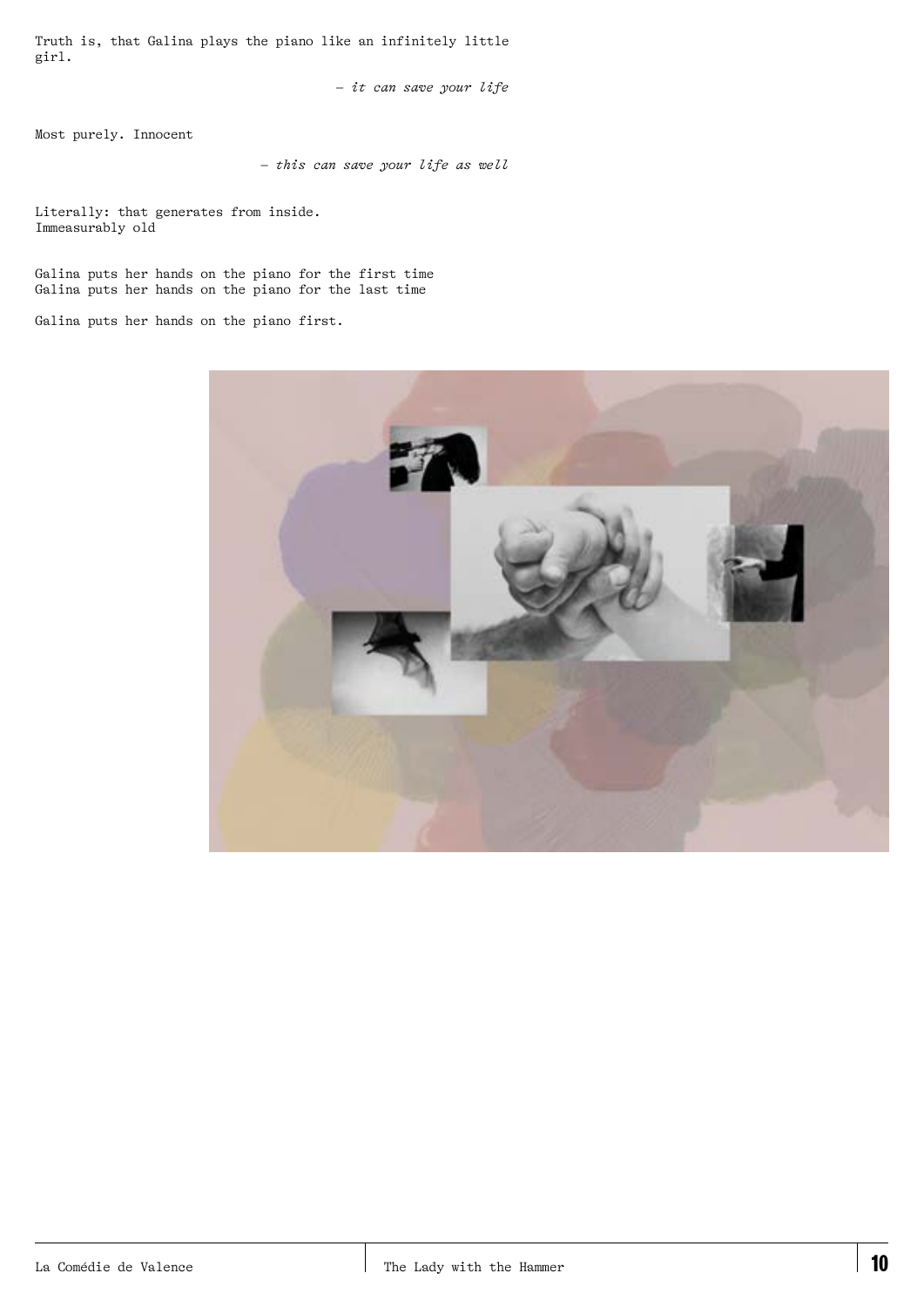# **Silvia Costa, director and performer**

Since graduating in Visual Art and Theatre at the Venice's IUAV University in 2006, Silvia Costa has proposed a visual and poetic theatre nourished by a deep reflection on images, which drive her own reflection and shake the spectator. Alternating roles as writer, director, interpreter and set designer, this protean artist uses every aesthetic field, with no privilege given to one or another, to continue her own personal exploration of Theatre. Her creations are regularly presented in major Italian and international festivals.

Silvia Costa first made herself know with a few performances: *La quiescenza del seme* (2007) and *Musica da Camera* (2008), presented at and co-produced by the Festival Es.Terni in Italy, followed by 16 b, *come un vaso d'oro adorno di pietre preziose* (2009), created specifically for the Festival Lupo in Forli. In 2015 she created, collaborating with photographer Silvia Boschiero, *A sangue freddo* for the Uovo Performing Art Festival di Milan, followed in 2016 by Alla traccia, lode a ciò che è stato rimosso.

The first performance work she directed, Figure, was awarded by ETI Nuove Creatività prize and it was presented at the 2009 Festival Uovo Performing Art in Milan. From that moment she formed a strong bond with this festival, sustaining her creative activity. In 2012, she was invited to the Euro-scene Festival in Leipzig, where she presented *Stato di grazia* and creates especially the performance of *La fine ha dimenticato il principio* in collaboration with Juri Roverato, a paraplegic dancer. In 2013 she was a finalist at the Premio Scenario with the work *Quello che di più grande l'uomo ha realizzato sulla terra*, which debuted in its definitive form at the Festival delle Colline Torinesi. With this work, Silvia Costa also took her first step as a director on French stages, presenting it in 2015 at the Théâtre de Gennevilliers.

Alongside her performances and theatrical works, since 2012 and following a commission from the Festival UovoKids di Milano, Silvia Costa has created a series of installations for children which have also been presented in France at the Théâtre de Gennevilliers in Paris, the Festival Parallèle in Marseille, and for the Festival KidsPatch in Belgrade. These installations, often accompanied by a workshop on the same topic, are conceived as concrete sensorial experiences in which children can come into true contact with artistic activity.

In 2016 she created an adaptation of Jules Renard's novel *Poil de Carotte* for the Festival d'Automne à Paris and the Théâtre Nanterre-Amandiers. This performance for younger audiences was later presented at La Villette, La Commune d'Aubervilliers, the Théâtre Louis Aragon a Tremblay-en-France, and at L'Apostrophe, scène nationale de Cergy-Pontoise Val d'Oise.

Her latest creation, *Nel Paese dell'inverno*, inspired by Cesare Pavese's *Dialoghi con Leucò*, made its international premier at Festivald'Automne à Paris in November 2018. In addition, she directed and designed Wry Smile Dry Sob, a choreographic and musical installation inspired by Beckett Spiel at the Landestheater Vorarlberg in Bregenz. For the triennium 2017-19, she was associate artist of the Teatro dell'Arte / Triennale Milano and, in 2019, of Quai d'Angers CND. Since 2020, she is part of the artistic team of the Comédie de Valence.

In addition, she directed and designed *Wry Smile Dry Sob*, a choreographic and musical installation inspired by Beckett's Comédie at the Landestheater Vorarlberg in Bregenz, that will see a French version during Fall 2020, produced by La Comédie de Valence, Centre dramatique national Drôme-Ardèche and Théâtre Garonne in Toulouse, in coproduction with Festival d'Automne à Paris and Centre Pompidou – Les Spectacles.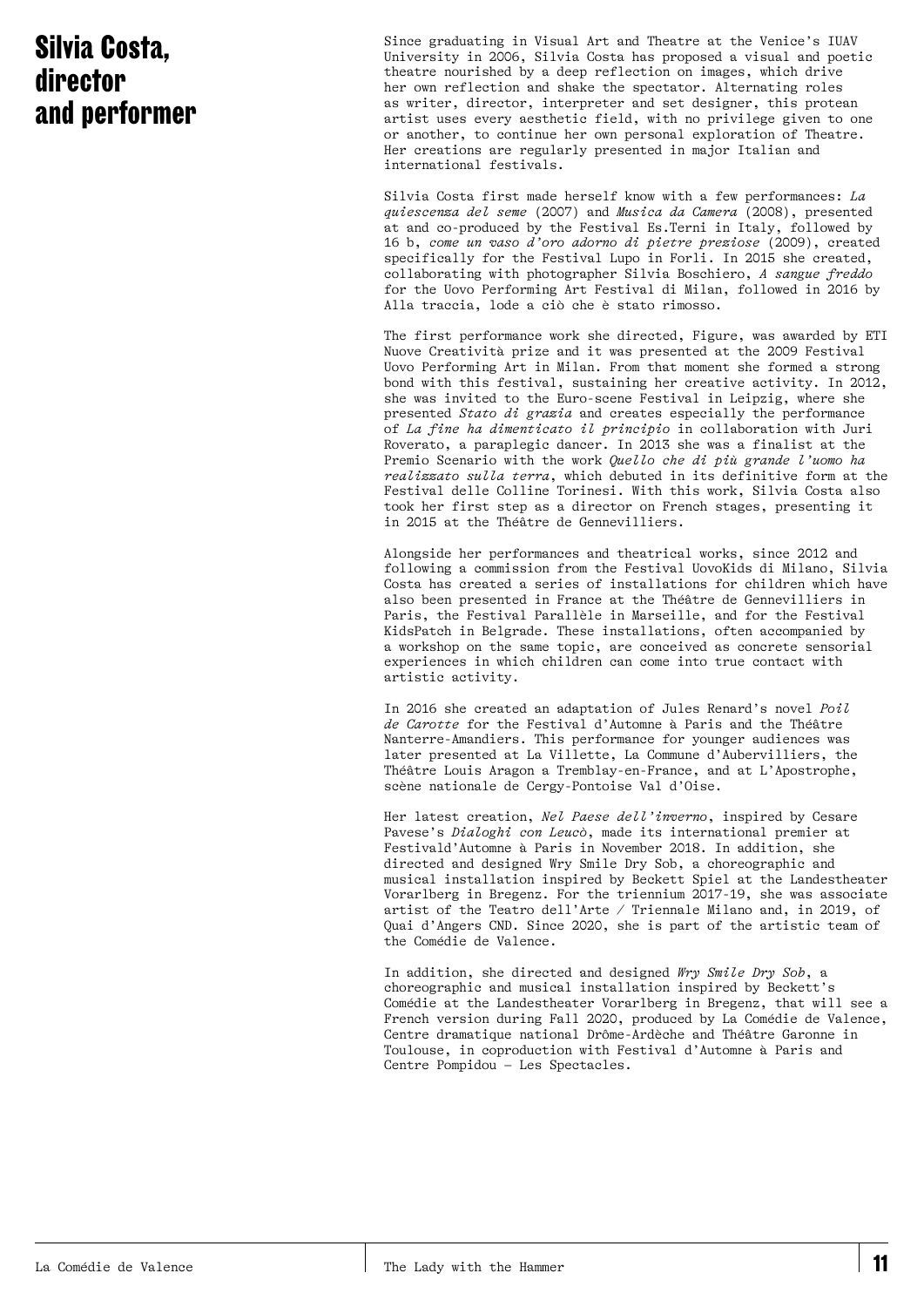For the triennium 2017-19, she was associate artist of the Teatro dell'Arte / Triennale Milano and, in 2019, of Quai d'Angers CND. Since 2020, she is part of the artistic ensemble of the La Comédie de Valence.

De Singel in Antwerpen, where she has presented several times her works, will support the upcoming projects between 2021 \ 2023.

Silvia Costa made her debut in the opera contest in September 2019 with *Hiérophanie* by Claude Vivier, then in 2020, with *Juditha Triumphans* by Antonio Vivaldi, under the musical direction of Stefano Montanari, at the Staatsoper in Stuttgart. In 2020, she will direct together with Théâtre Garonne and Théâtre du Capitole in Toulouse a diptyk with *La demoiselle élue* by Debussy and *Carnet d'un disparu* by Janacek, with Alain Franco at the piano, and then at the Aix-en-Provence festival *Il Combattimento or the Black Swan Theory*, from Monteverdi and his contemporaries, with Sébastien Daucé and his ensemble Correspondances.

Since 2006 Silvia Costa has been an artistic collaborator and actress in the majority of director Romeo Castellucci's theatre and opera creations.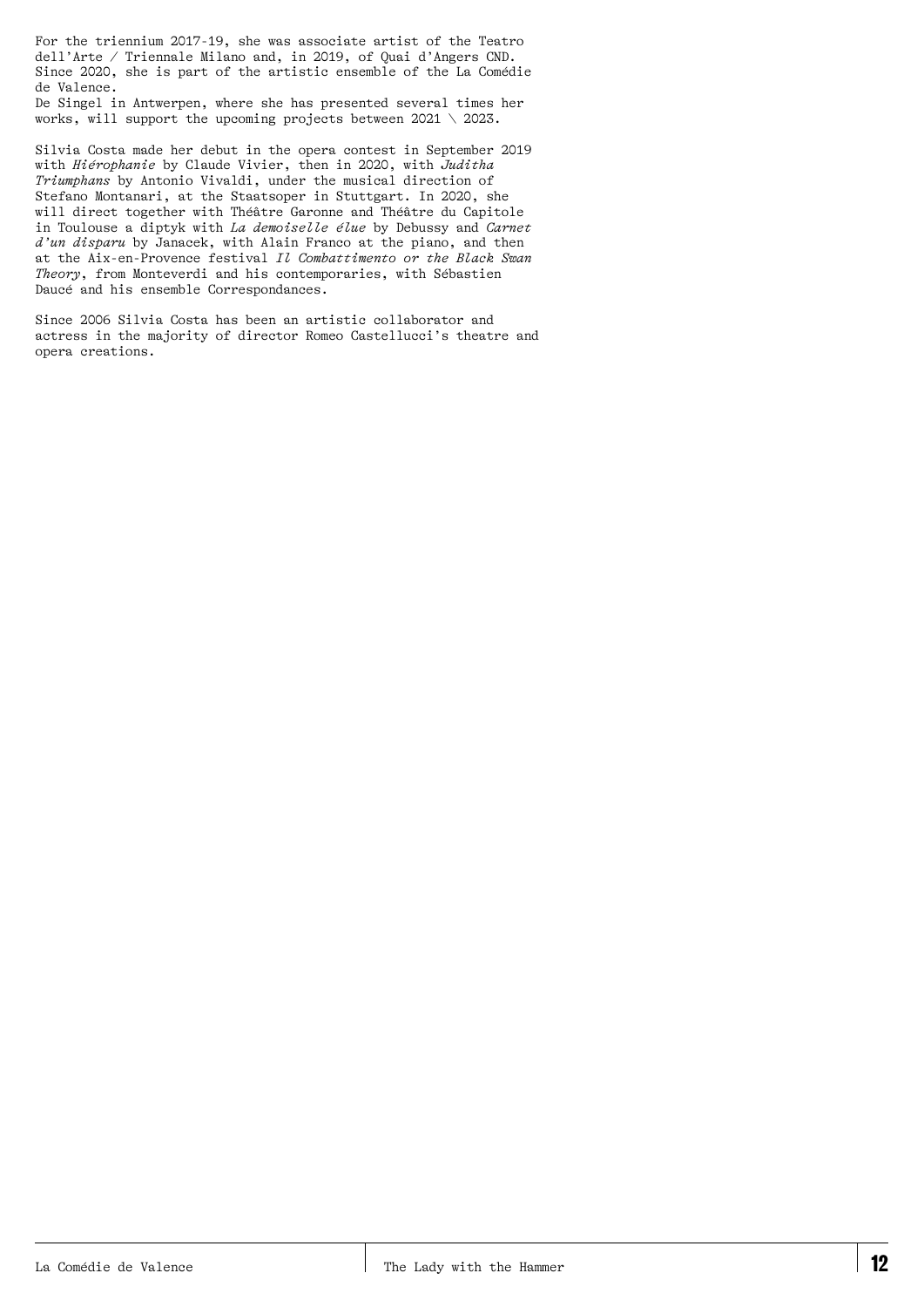# **Marino Formenti, pianist, conductor, performer**

Praised by the Los Angeles Times as "a Glenn Gould for the 21st Century", he developed through the years quite different, new performances onstage and beyond the stage. His interpretations include premieres, improvisations and individual reflections on classical masterpieces; his most recent projects include often nonwestern or popular forms of music.

In quite ground-breaking concert dramaturgies ("Kurtag's Ghosts", "Liszt Inspections", "Torso") he creates an intense dialogue between the works, often in a sort of continuous flow. This radically new approach has been presented a.o. at Lincoln Center New York, Lucerne Festival, Wigmore Hall London, New York Philharmonic, Konzerthaus Wien.

"Liszt Inspections" was hailed among the "Best Performances of the New York Times" 2015 and of the "Best Recordings of The New Yorker" 2014.

His exploration of the music experience led him to develop more radical performances, and beyond the traditional recital. Here some examples:

In "Nowhere" he lives, eats, sleeps and performs for several weeks in one space, open to the public and broadcasted on a 24/7 internet streaming.

(Performed a.o. at Berlin Festival, BoCa Lisboa, Teatro Colón Buenos Aires, Performatik Bruxelles, Triennale Milano).

 "One to One" offers a 2-hours-long musical rendez-vous with one single visitor. Pianist and spectator become gradually partners in the performance.

The utterly intimate set-up was later expanded up to a full-dayblind-date in "seven studies of communication and musicianship" at the Haubrok Foundation in Berlin.

Originally conceived for Art Basel 2013, it was performed a.o. at MEC Los Angeles, Teatro Colon Buenos Aires, Steirischer Herbst Graz.

"Time to Gather" is a recital without the invisible wall between pianist and audience, without a set program or a predictable ending.

People can interact, and choose with the pianist what to listen, or play with him and instead of him.

In the music movie "Schubert und Ich", Formenti selected the voices of five non-musicians of different age and background to work on songs by Franz Schubert, away from the clean rendering of the classical concert; the interpretations were developed on a eye level.

Marino Formenti has been Artist in Residence at Lincoln Center New York, at Wigmore Hall in London and Nike Wagner's "Pèlerinages" in Weimar. 2021 he will be Artist in Residence at BeethovenFest in Bonn as part of the Beethoven's 250th Birth-Year Celebrations.

He has appeared at the international festivals of Salzburg, Lucerne, Edinburgh a.o.; as a soloist he played with the New York Philharmonics, the Los Angeles Philharmonics, the Münchner Philharmoniker, the Cleveland Orchestra, the Gustav Mahler Chamber Orchestra, the Orchestre de Radio France, working together with conductors Franz Welser-Möst, Gustavo Dudamel, Kent Nagano, Daniel Harding among others.

As a conductor, he worked on invitation by Maurizio Pollini at Teatro la Scala in Milan, at the Salle Pleyel in Paris and the Auditorium Parco della Musica in Rome. He worked together with important art institutions and festivals, such as Palais de Tokio in Paris, MUMOK in Vienna, Portikus in Frankfurt or the Gulbenkian Foundation in Lisboa.

In the theatre and performance world, he collaborated with Rodrigo Garcia, Tim Etchells, Kris Verdonck, Ann Liv Young.

He closely worked together with some of the greatest composers of our time, such as György Kurtág, Helmut Lachenmann, Salvatore Sciarrino, Olga Neuwirth, Bernhard Lang, Georg Friedrich Haas and Beat Furrer.

For his musical achievements he was awarded with the Belmont-Award 2009 of the Forberg- Schneider-Stiftung in München.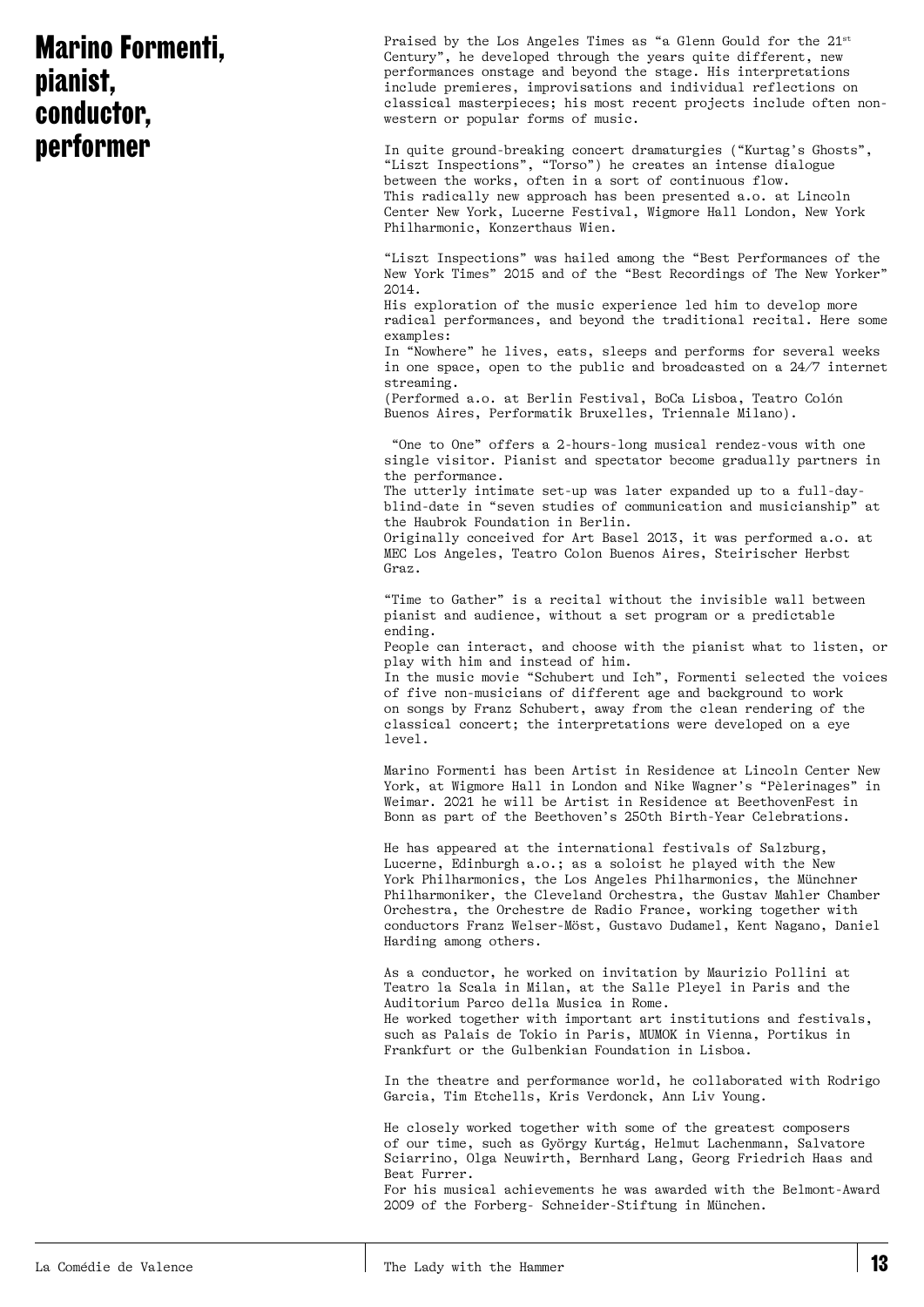# **Galina Ustvolskaja**

Galina Ustvolskaya's entire life (17.06.1919 / 22.12.2006) is bound up with one and the same city. She was born in Petrograd (now St. Petersburg), completed the 10-year program of the music school affiliated with the N. A. Rimsky-Korsakov Leningrad Conservatory, and in 1939 entered Dmitri Shostakovich's composition class at the Conservatory as the only female student in his class. In August 1941, she and other members of the Conservatory were evacuated to Tashkent, and in 1943 she worked in the Tikhvin hospital. Her studies were curtailed during the war, but from 1944–46 she resumed her education in the class of Maximilian Steinberg, after which she studied with Dmitry Shostakovich for a year, finishing her diploma composition – her Piano Concerto – under his tutelage. The two composers were in regular contact until the early 1960s. Shostakovich highly valued Ustvolskaya's work. He sent some of his own unfinished works to Ustvolskaya, attaching great importance to her opinion of them. He wrote to her saying «It is not you who are under my influence, but I who am under yours.» Ustvolskaya was attracted to Shostakovich as a person, but his «dry and soulless» music never appealed to her, as she told the entire world in the 1990s. Ustvolskaya's frank statements, her denunciation of her teacher and exposure of his ugly side, caused a great scandal and remain one of the reasons why her music is still rarely performed in Russia.

After the release of the notorious February 1948 Revolution, Ustvolskaya, like many other composers, was accused of Formalism, an abstract, audience-alienating approach to composition. She thereafter had to create accessible works «for the people.» So she wrote a tone poem based on a heroic tale for bass and symphony orchestra, Stepan Razin's Dream, which opened the autumn 1949 season in the Great Hall of the Leningrad Philharmonic and was nominated for a Stalin Prize. In the 1950s Ustvolskaya wrote a number of vocal and instrumental works in a socialist realist style, most of which were performed once or twice – even in this official idiom, her music was considered too idiosyncratic.

Ustvolskaya's true works found their way to the concert stage only with great difficulty. Often many years passed between their completion, performance, and publication. The middle of 1960s witnessed greater tolerance for such music, and interest in Ustvolskaya began to grow – the Leningrad Union of Composers organized in the 1970s evenings of her music, which invariably received high praise from listeners and critics. Ustvolskaya quickly became a cult figure, even though very few people outside of Leningrad and Moscow knew her. Widespread recognition came only after her music was performed in several concerts of the 1989 Holland Festival, thanks to the advocacy of the Dutch musicologist Elmer Schönberger. Concerts and festivals with Ustvolskaya's music began to be held in Europe. Ustvolskaya firmly rejected the suggestion that she emigrate from Russia. She lived as a hermit and left her hometown only a few times in order to attend festivals of her music.

Ustvolskaya's music is unique, unlike anything else; it is exceedingly expressive, brave, austere, and full of tragic pathos achieved through the most modest of expressive means. Viktor Suslin, with whom Ustvolskaya maintained friendly relations for many years, once described her music as though coming «from the Black Hole of Leningrad, epicenter of communist terror, a city that suffered so terribly the horrors of war.» Ustvolskaya showed no interest in history, politics, or social matters, nonetheless she adopted the Black Hole metaphor and began to refer to her works as «Musik aus dem schwarzen Loch.» Her art was her only interest. And it was more than an interest – the constant, intense process of composing occupied all of her thoughts until her death. «My music is my life,» she said.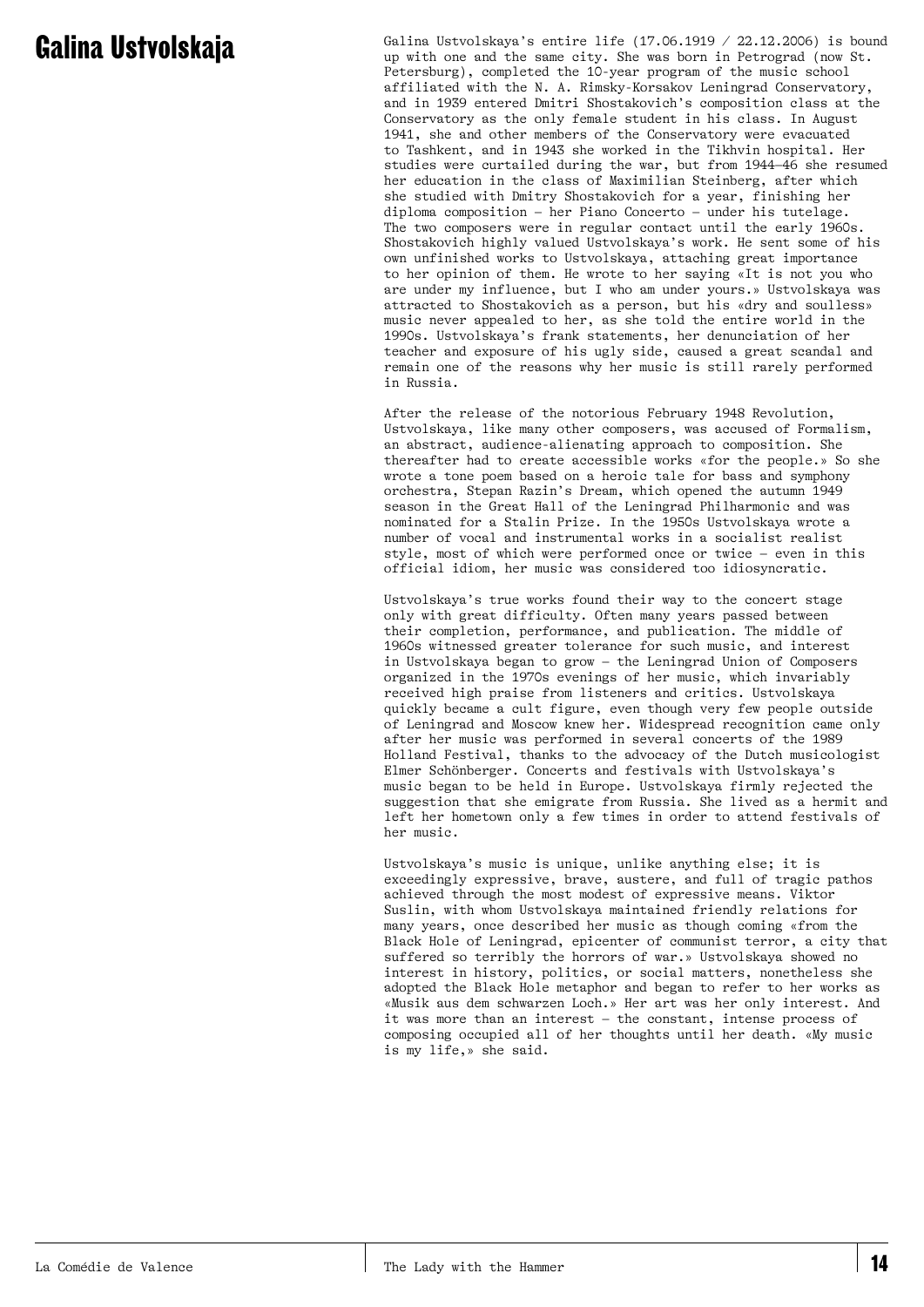# **Pictures of the show**

by Simon Gosselin



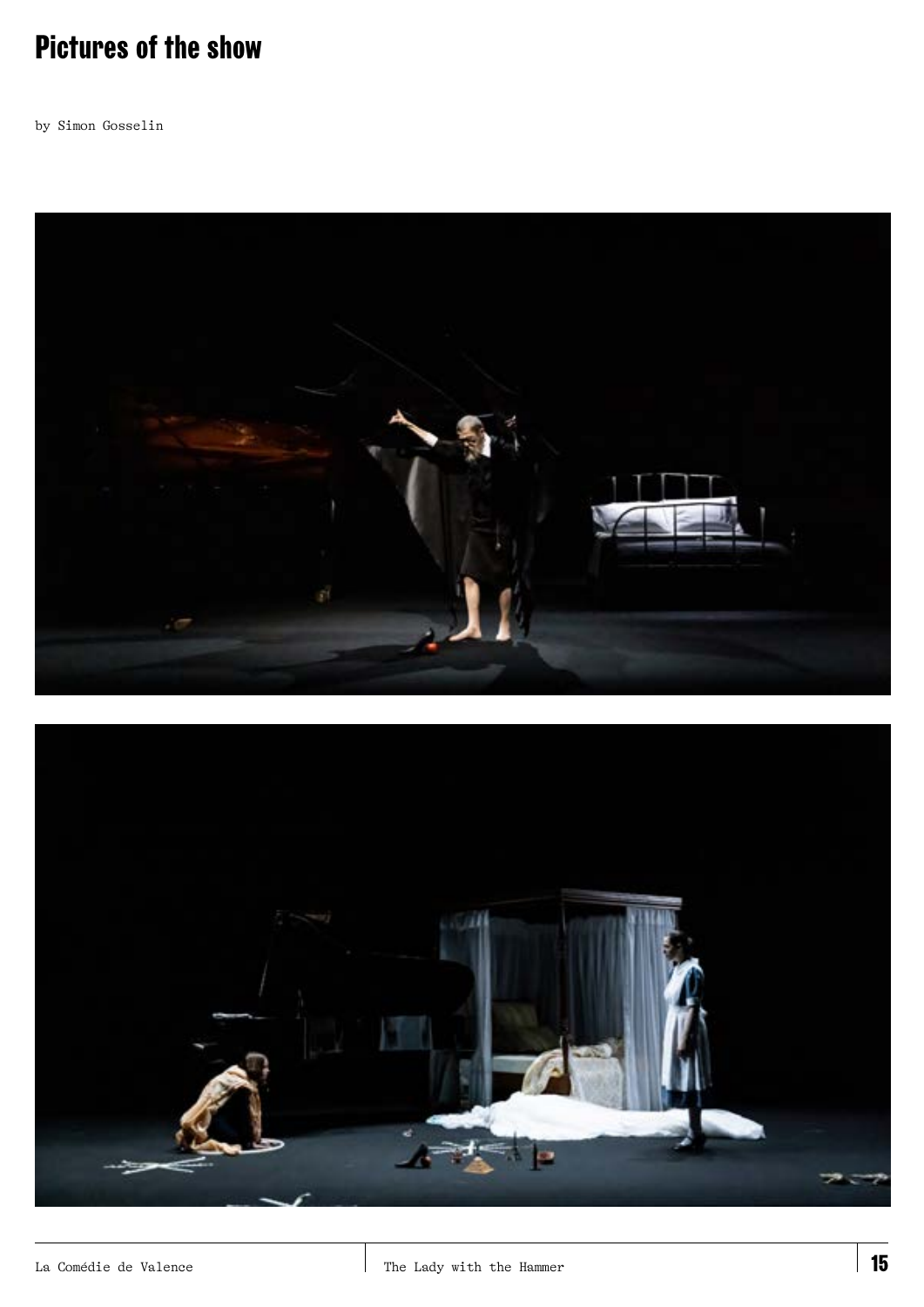

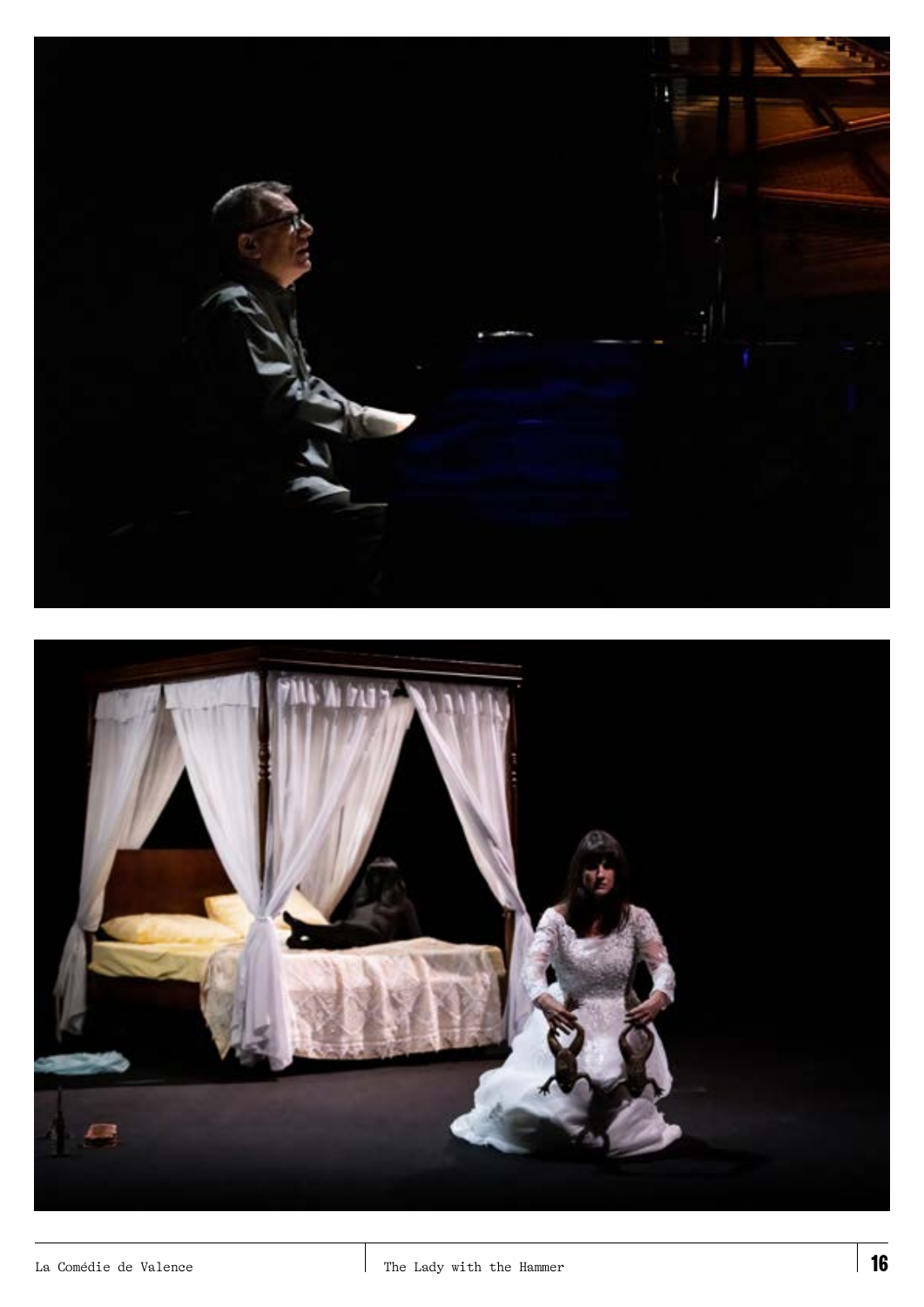